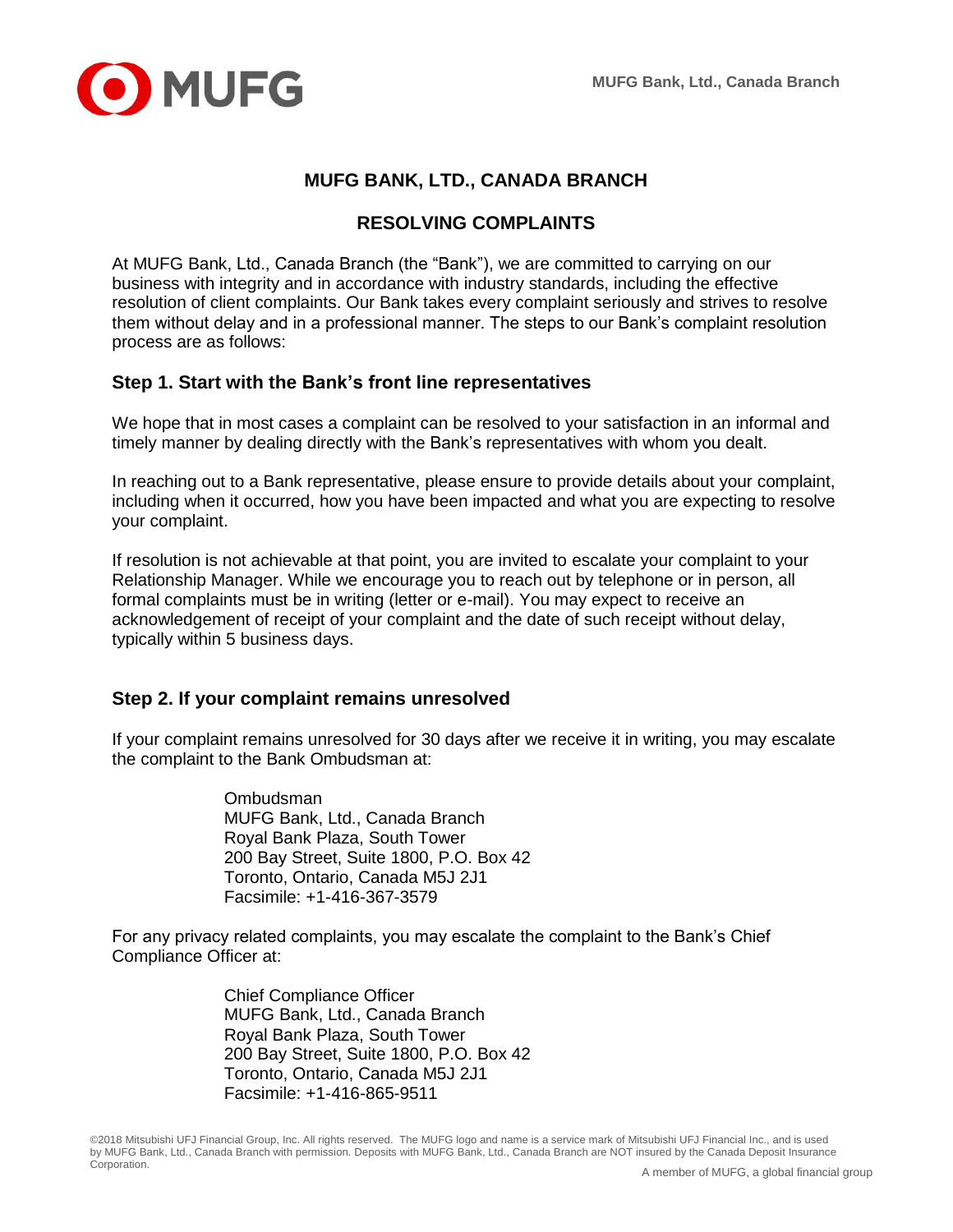Unless there are special circumstances, within 90 days after your written complaint is received by the Bank, you will receive a comprehensive written response to your complaint explaining (i) our Bank's final decision regarding the resolution of your complaint, including reasons for the decision, and (ii) your right to pursue your complaint through an external complaints body of which our Bank is a member if you believe the Bank's proposed resolution is not acceptable and the complaint remains unresolved after 90 days.

In special circumstances the Bank may require more than 90 days to respond to your complaint.

If we are unable to provide a decision in response to your complaint within 90 days after your written complaint is received by the Bank, we will inform you of the delay, provide details explaining the reason for the delay, and provide you with a new date for our Bank's decision in response to your complaint.

### **Step 3. External complaints bodies & regulators**

1) If your complaint has not been resolved to your satisfaction, or your complaint has not been responded to within 90 days after our Bank has received your written complaint, you may have your complaint reviewed by an external complaints body, namely the Ombudsman for Banking Services and Investments ("OBSI"), within 180 calendar days. OBSI may be contacted at:

#### **Ombudsman for Banking Services and Investments**

401 Bay Street, Suite 1505 P.O Box 5 Toronto, Ontario M5H 2Y4

Toll Free Telephone: 1-888-451-4519 Toll Free Fax: 1-888-422-2865 Toronto area telephone: 416-287-2877 Toronto area facsimile**:** 416-225-4722 E-mail**:** [ombudsman@obsi.ca](mailto:ombudsman@obsi.ca) Website**:** [www.obsi.ca](http://www.obsi.ca/)

2) In addition to the above, if your complaint involves a federal consumer-oriented law which may be monitored or investigated by the Financial Consumer Agency of Canada, you may contact:

#### **Financial Consumer Agency of Canada**

427 Laurier Avenue West, 6th Floor Ottawa, Ontario K1R 1B9

Toll Free Telephone: 1-866-461-3222 Toll Free Fax: 1-866-814-2224 Website: [www.fcac-acfc.gc.ca](http://www.fcac-acfc.gc.ca/)